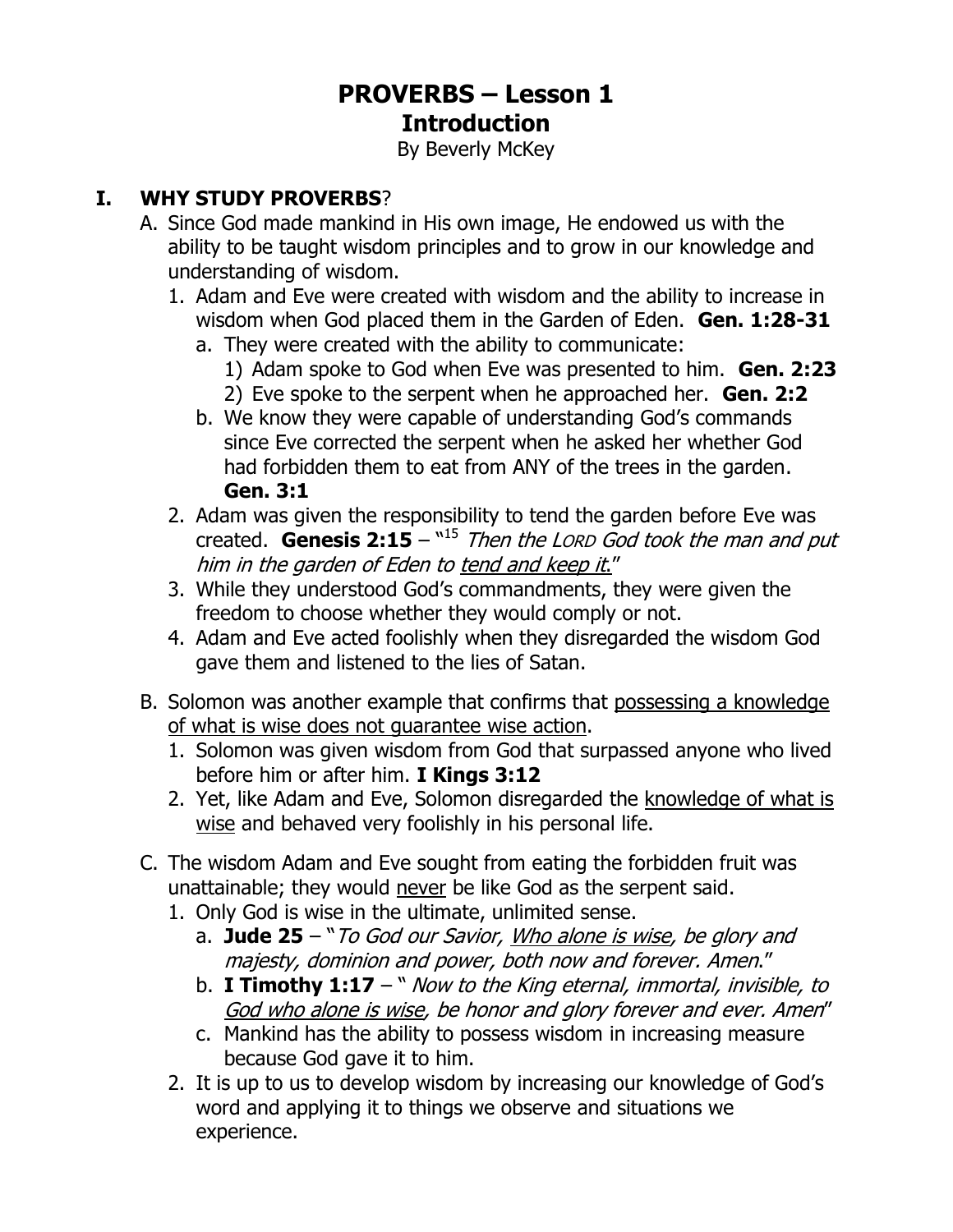- a. **Proverbs 1:5** " A wise man will hear and increase learning, and a man of understanding will attain wise counsel,"
- b. **Proverbs 2:6** "For the LORD gives wisdom; from His mouth come knowledge and understanding;"
- c. **Proverbs 6:6-8** " <sup>6</sup> Go to the ant, you sluggard! Consider her ways and be wise, <sup>7</sup> which, having no captain, overseer or ruler,  $^{\rm 8}$  provides her supplies in the summer, and gathers her food in the harvest."

#### **II. GOD HAS GIVEN US THE TOOLS NECESSARY FOR LEARNING IN THREE AREAS**:

- A. First We have the ability to know God and in wisdom serve Him with fear (reverence, awe). **Proverbs 9:10** – "The fear of the LORD is the beginning of wisdom, and the knowledge of the Holy One is understanding."
	- 1. Having this ability does not guarantee that we will serve Him at all.
		- a. **Proverbs 1:7** "The fear of the LORD is the beginning of knowledge, but fools despise wisdom and instruction."
		- b. **Romans 1:18-21**  $^{\text{v18}}$  *For the wrath of God is revealed from* heaven against all ungodliness and unrighteousness of men, who suppress the truth in unrighteousness, <sup>19</sup> because what may be known of God is manifest in them, for God has shown it to them. <sup>20</sup> For since the creation of the world His invisible attributes are clearly seen, being understood by the things that are made, even His eternal power and Godhead, so that they are without excuse, <sup>21</sup> because, <u>although they knew God, they did not glorify Him as</u> God, nor were thankful, but became futile in their thoughts, and their foolish hearts were darkened."
- B. Second  $-$  God gives us the wisdom we need to treat others in the best way possible.
	- 1. **Proverbs 3:3** "Let not mercy and truth forsake you; bind them around your neck, write them on the tablet of your heart and so find favor and high esteem in the sight of God and man."
	- 2. **Proverbs 17:17** "A friend loves at all times..."
	- 3. Treating others well is also an often repeated theme in the New Testament as well: Philippians 2:3-4 - "<sup>3</sup> Let nothing be done through selfish ambition or conceit, but in lowliness of mind let each esteem others better than himself. <sup>4</sup> Let each of you look out not only for his own interests, but also for the interests of others."
	- 4. The Proverbs are a reflection of the first and second great commandments – to love God with all our hearts, souls, minds and strength, and to love our neighbor as ourselves. Mark 12:29-31
	- 5. Proverbs is a revelation from God given to Solomon for our instruction and encouragement on how to keep God first in our lives.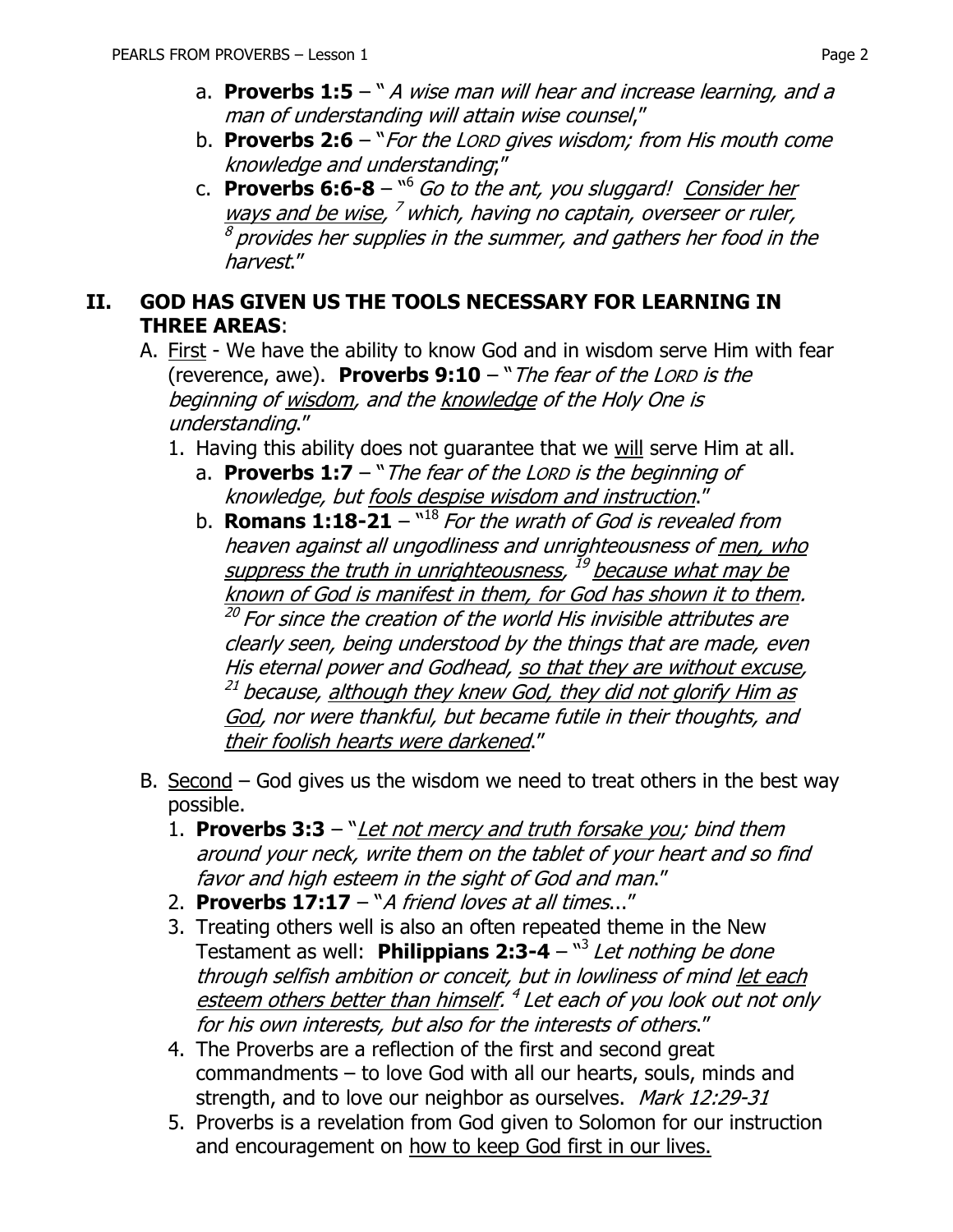- 6. Proverbs also informs us how to deal with the good and evil found in others.
- C. Third  $-$  God has given us the wisdom we need to live in well in our physical environment.
	- 1. Solomon possessed great wisdom in this area:
		- a. **I Kings 4:33** "Solomon spoke three thousand proverbs, and his songs were one thousand and five. Also he spoke of trees, from the cedar tree of Lebanon even to the hyssop that springs out of the wall; he spoke also of animals, of birds, of creeping things, and of fish."
		- b. Solomon explained to Israel that they had an obligation to be good stewards of the bounty the earth provided for survival. **Proverbs 27:23-27**
		- c. This principle of "good stewardship" with the earth's bounty is still our obligation today. The following are passages that deal with how we should respect the earth:
			- 1) **Genesis 1:26** man is given dominion over all the living things on earth.
			- 2) **Genesis 2:15** Adam was told to tend and keep the garden.
			- 3) **Leviticus 25:1-55**  Rules are given for planting fields for six years, then letting the land rest in the seventh year. Farmers now know that this allows the land to replenish the nutrients required for growing bountiful crops.
			- 4) **Numbers 35-33-34** "You shall NOT pollute the land in which you live."
			- 5) Deuteronomy 22:6 Rules for protecting a female bird that is sitting on a nest of eggs or young birds.
			- 6) **Jeremiah 2:7** While the earth was created to provide its bounty for mankind, man's carelessness can defile it. "I brought you into a bountiful country, to eat its fruit and its goodness. But when you entered, you defiled My land and made My heritage an abomination."
			- 7) The righteous must have regard for the beasts you own and treat them well. **Proverbs 12:10** – "A righteous man regards the life of his animal, but the tender mercies of the wicked are cruel."
			- 8) The earth will gradually wear out, "like a garment". **Isaiah 51:6** – "Lift up your eyes to the heavens, and look on the earth beneath. For the heavens will vanish away like smoke, the earth will grow old like a garment, and those who dwell in it will die in like manner; but My salvation will be forever, and My righteousness will not be abolished."
			- 9) This assures us that the earth will not end prematurely in a worldwide catastrophe. It will continue until God brings forth the end of time when the entire earth will be destroyed by fire.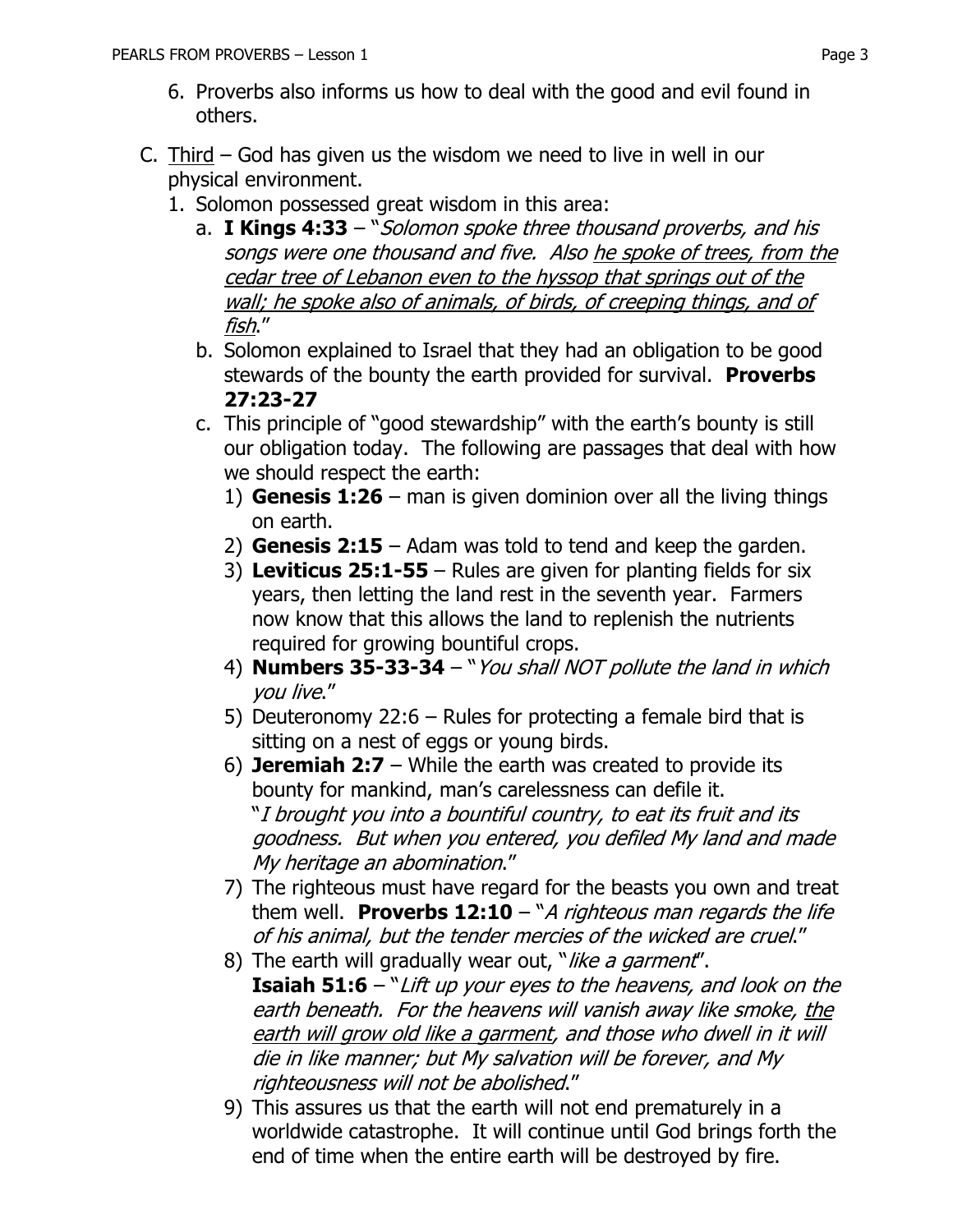**2 Peter 3:10** – "But the day of the Lord will come as a thief in the night, in which the heavens will pass away with a great noise, and the elements will melt with fervent heat; both the earth and the works that are in it will be burned up."

- D. There is a fourth type of wisdom mentioned in the Bible, but it is NOT from God.
	- 1. **James 3:14-16**  $\frac{14}{14}$  But if you have bitter envy and self-seeking in your hearts, do not boast and lie against the truth.<sup>15</sup> This wisdom does not descend from above, but is earthly, sensual, demonic. <sup>16</sup> For where envy and self-seeking exist, confusion and every evil thing are there."
	- 2. **Verses 17-18** describes wisdom from God in opposite terms:  $N^{17}$  But the wisdom that is from above is first pure, then peaceable, gentle, willing to yield, full of mercy and good fruits, without partiality and without hypocrisy. <sup>18</sup> Now the fruit of righteousness is sown in peace by those who make peace."
	- 3. Studying the Proverbs and other passages on wisdom will help us to discern between godly wisdom and earthly wisdom.

#### **III. WISDOM IS NOT ONLY VALUABLE, IT IS ONE OF THE KEYS TO SUCCESSFUL LIVING**

- A. One of the goals of most parents is to pass some of the wisdom they have attained down to their children in the hope of helping them live successfully.
	- 1. Solomon wrote that he received words of wisdom from his father, David, which he passed along to his sons.
		- a. **Proverbs 4:1-8** "Hear, my children, the instruction of a father, and give attention to know understanding; <sup>2</sup> for I give you good doctrine: do not forsake my law. <sup>3</sup> When I was my father's son, tender and the only one in the sight of my mother, <sup>4</sup> He also taught me, and said to me: 'Let your heart retain my words; Keep my commands, and live. <sup>5</sup> Get wisdom! Get understanding! Do not forget, nor turn away from the words of my mouth.  $\,{}^6$  Do not forsake her, and she will preserve you; love her, and she will keep you. <sup>7</sup> Wisdom is the principal thing; therefore get wisdom. and in all your getting, <u>get understanding</u>. <sup>8</sup> Exalt her, and she will promote you; she will bring you honor, when you embrace her.'"
		- b. In teaching his son, David was observing the commandments which God had given to the children of Israel through Moses:

**Deuteronomy 6:4-9** – <sup>14</sup> Hear, O Israel: The LORD our God, the Lorp is one! <sup>5</sup> You shall love the Lorp your God with all your heart, with all your soul, and with all your strength.<sup>6</sup> "And these words which I command you today shall be in your heart.<sup>7</sup> You shall teach them diligently to your children, and shall talk of them when you sit in your house, when you walk by the way, when you lie down, and when you rise up. <sup>8</sup> You shall bind them as a sign on your hand, and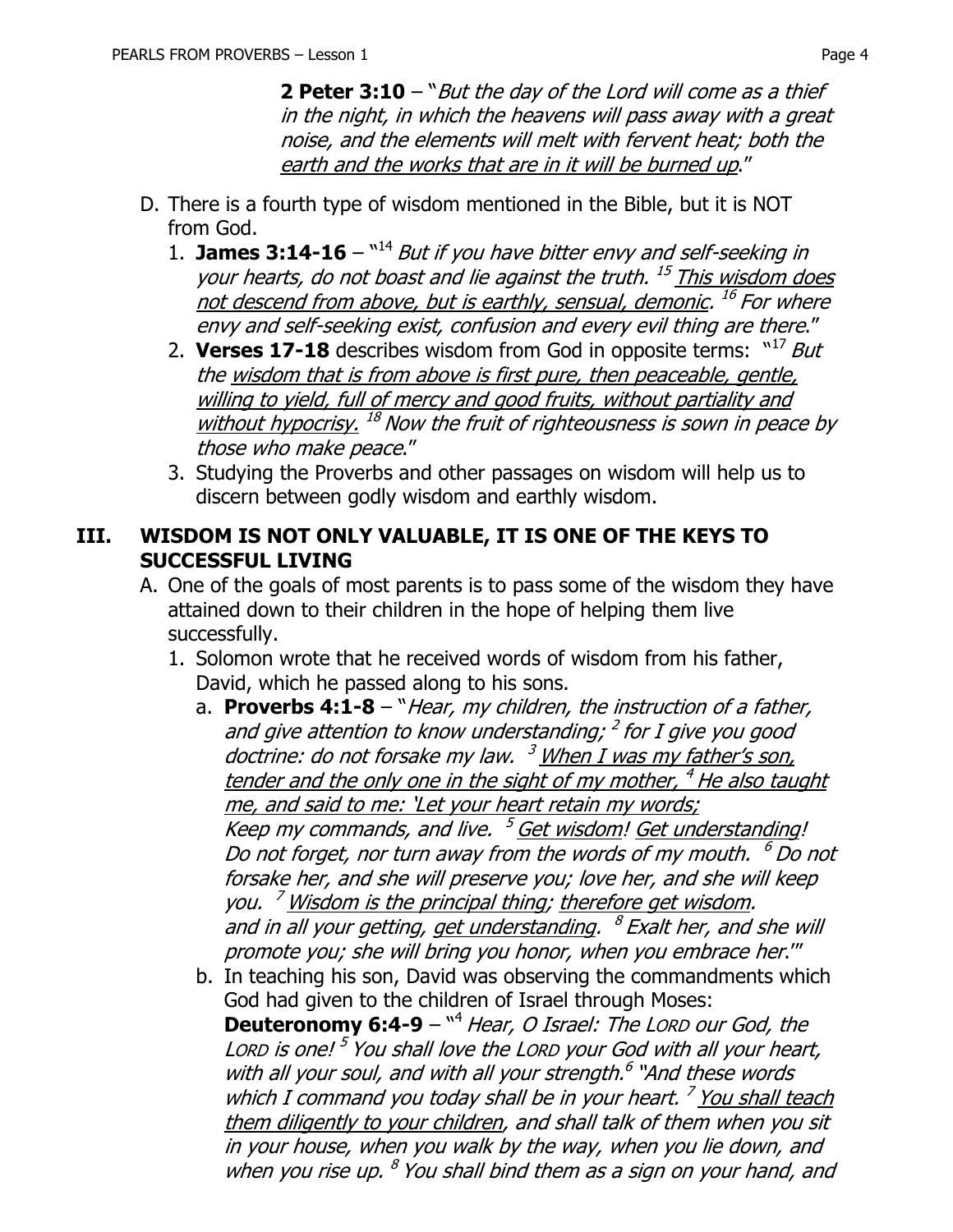- c. This kind of teaching is not done in mere conversation, but in lifestyle. The teaching took place:
	- 1) When they were sitting in their house
	- 2) When they lie down and when they rise up (all day)
	- 3) Scriptures were to be bound on their hand and as frontlets between your eyes. (small leather boxes containing important scriptures were tied to the left hand and on the center of the forehead as a constant reminder of their commitment to God).
	- 4) Scriptures were to be written on the doorposts of their house and on their gates so that they were reminded of God as they left their home and again as they returned to their home.
	- 5) Perhaps more of our children would remain faithful if we let God's word permeate every part of our daily lives.
- 2. Since Solomon's father taught him that "*Wisdom is the principal thing;* therefore get wisdom.", we should not be surprised when God offered to give Solomon anything he wanted, Solomon asked for wisdom." **1 Kings 3:9**
	- a. The fact that Solomon asked for wisdom was evidence that he had already attained wisdom to a higher degree than most.
	- b. God was so pleased with his request that He said: **I Kings 3:12** "Behold, I have done according to your words; see, I have given you a wise and understanding heart, so that there has not been anyone like you before you, nor shall any like you arise after you."
	- c. God also rewarded Solomon above all that he requested by also granting him "riches and honor, so that there shall not be anyone like you among the kings all your days. **Vs. 13**
	- d. God also made a promise to Solomon: "**IF** you walk in My ways, to keep My statutes and My commandments, as your father David walked, then I will lengthen your days."
- B. While Solomon's wealth was greater than any other king, he often spoke of wisdom as more valuable than gold or silver.
	- 1. **Proverbs 3:13-15** "Happy is the man who finds wisdom, and the man who gains understanding; <sup>14</sup> For her proceeds are <u>better than the</u> profits of silver, and <u>her gain than fine gold</u>. <sup>15</sup> She is <u>more precious</u> than rubies, and all the things you may desire cannot compare with her."
	- 2. **Proverbs 8:10-11** "Receive my instruction, and not silver, and knowledge rather than choice gold; <sup>11</sup> For <u>wisdom is better than rubies</u>, and all the things one may desire cannot be compared with her."
	- 3. **Proverbs 16:16** "How much better to get wisdom than gold! And to get understanding is to be chosen rather than silver."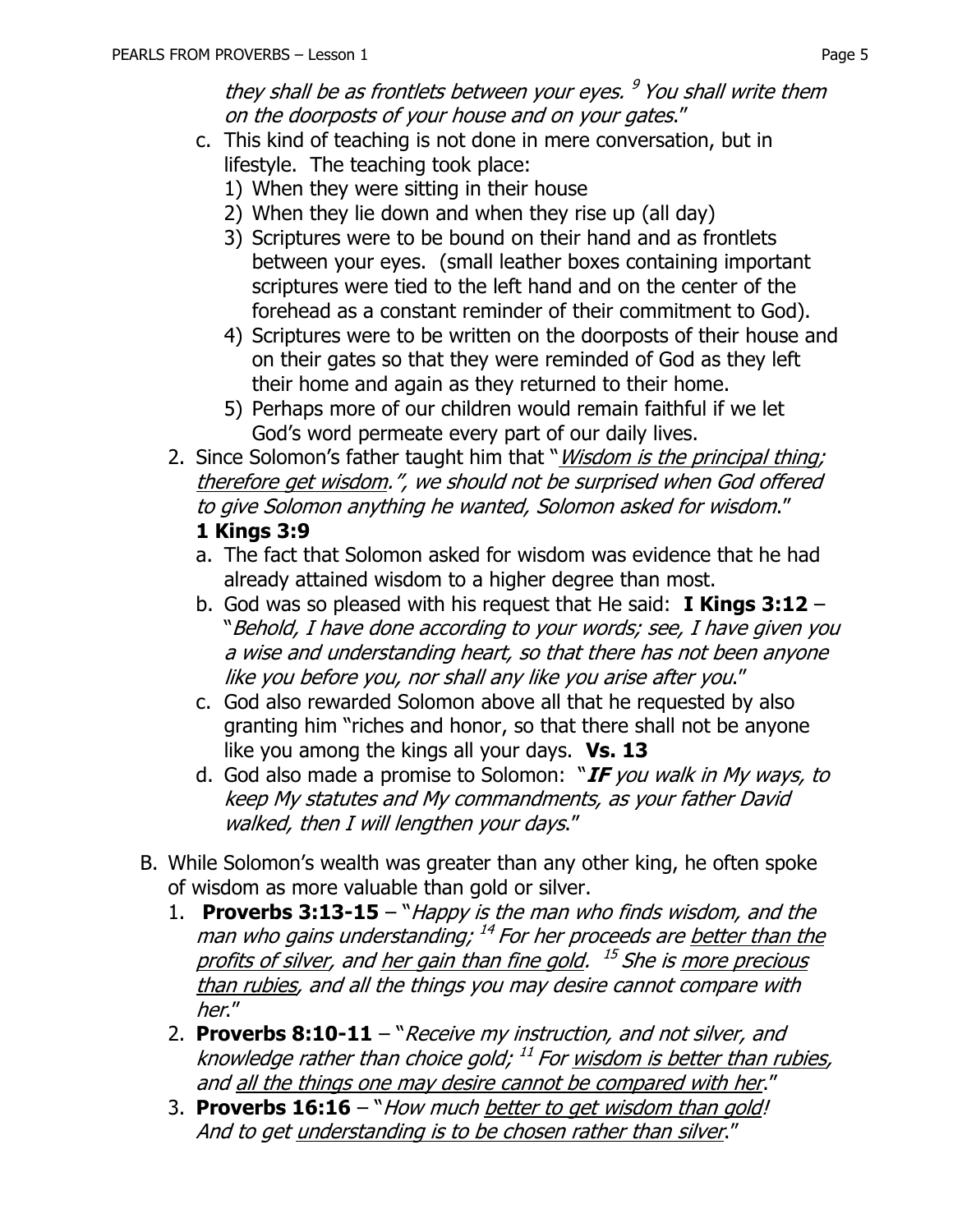- C. Wisdom is so valuable that we should be willing to sacrifice everything in order to possess it.
	- 1. Wisdom is not simply the by-product of a long life or the accumulation of knowledge; it must be sought after.
	- 2. Solomon gave this advice to his own son: **Proverbs 2:1-6** "My son, if you receive my words, and treasure my commands within you, <sup>2</sup>so that you incline your ear to wisdom, and apply your heart to understanding; <sup>3</sup> yes, if you <u>cry out for discernment</u>, and <u>lift up your</u> voice for understanding, <sup>4</sup> if you <u>seek her as silver</u>, and <u>search for her</u> <u>as for hidden treasures;  $^5$  then you will understand the fear of the LORD, </u> and find the knowledge of God. <sup>6</sup> For the Lorp gives wisdom; from His mouth come knowledge and understanding;"
	- 3. We might compare this advice to the parable Jesus taught in Matthew 13:45-46 – "Again, the kingdom of heaven is like a merchant seeking <u>beautiful pearls</u>, <sup>46</sup> who, when he had found one pearl of great price, went and sold all that he had and bought it."
	- 4. The thing that makes this wisdom worth searching for is its source, which is revealed in verse  $6 - "For the Lord gives wisdom; from His$ mouth come knowledge and understanding;"

## **IV. WISDOM IS PERSONIFIED AS A WOMAN PLEADING FOR PEOPLE TO LISTEN TO HER**.

- A. In the depiction of wisdom as a woman, she is not hard to find.
	- 1. She stands conspicuously in open places where many people pass, calling out to all who pass by:
		- a. **Proverbs 1:20-21** "*Wisdom calls aloud outside; She raises her* voice in the open squares. <sup>21</sup> She cries out in the chief concourses, at the openings of the gates in the city She speaks her words:"
		- b. **Proverbs 8:1-6** "Does not wisdom cry out, and understanding lift up her voice? <sup>2</sup> She takes her stand on the top of the high hill, beside the way, where the paths meet. <sup>3</sup> She cries out <u>by the gates</u>, <u>at the entry of the city, at the entrance of the doors</u>: <sup>4</sup> 'To you, O men, I call, and my voice is to the sons of men.  $\,^5$  O you simple ones, understand prudence, and you fools, be of an understanding heart.  $\,$   $^6$  Listen, for I will speak of excellent things, and from the opening of my lips will come right things;'"
	- 2. However, Wisdom is not alone in these busy places. Another woman is also depicted whose name is Folly (or the foolish woman).
		- a. In the very same locations where the voice of Wisdom cries out, Folly will be there too, competing for the souls of those who pass by.
		- b. **Proverbs 9:13-18** "A foolish woman is clamorous; She is simple, and knows nothing. <sup>14</sup> For <u>she sits at the door of her house</u>, <u>on a</u> <u>seat by the highest places of the city</u>, <sup>15</sup> to call to those who pass by, who go straight on their way: <sup>16</sup> "Whoever <u>is simple, let him turn in</u>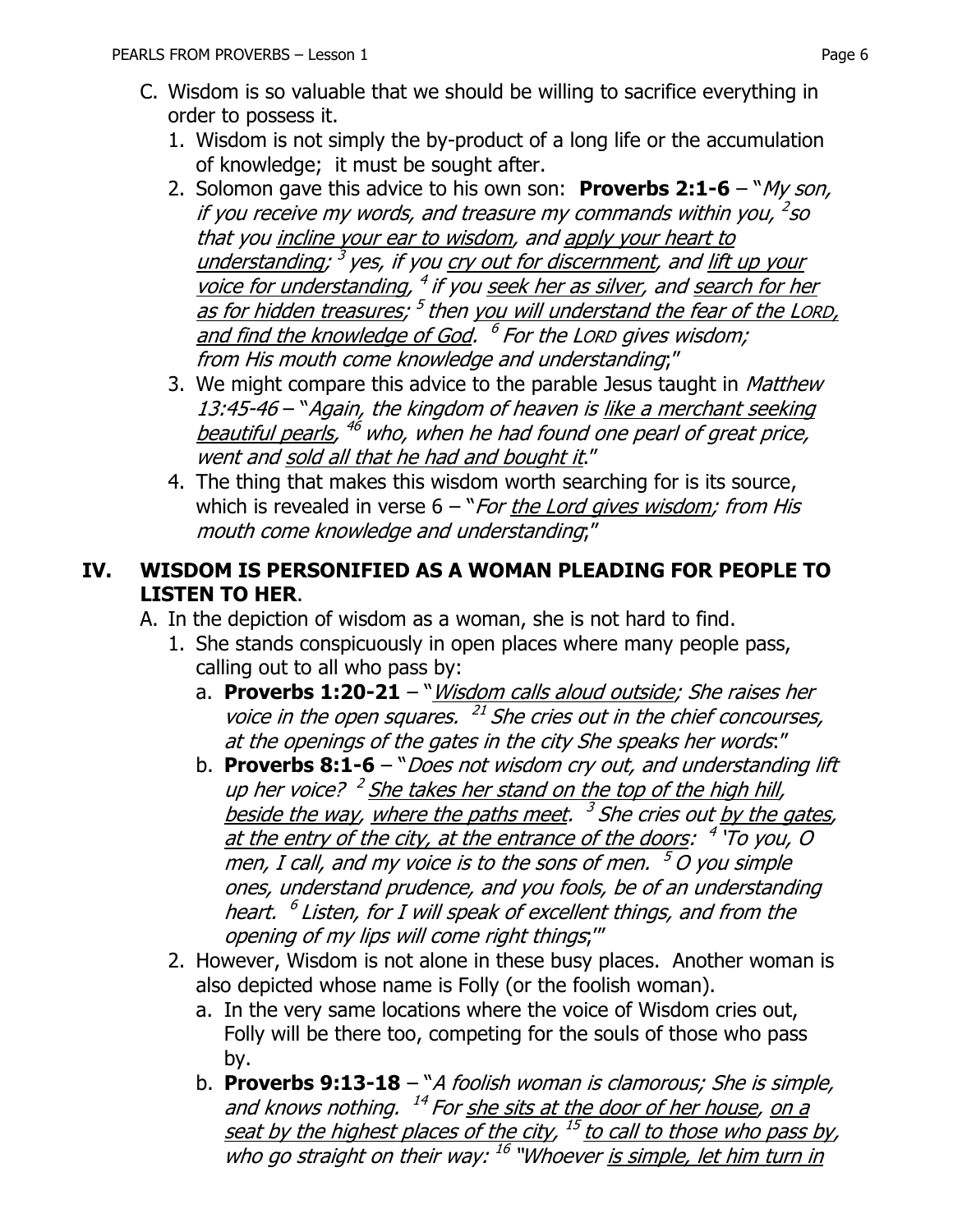here"; and as for him who lacks understanding, she says to him, <sup>17</sup> "Stolen water is sweet, and bread eaten in secret is pleasant."  $^\mathrm{18}$  But he does not know that the dead are there, That her guests are in the depths of hell."

- 3. Since the Garden of Eden, there has been a battle for the mind of man.
	- a. Wisdom says one thing and Folly says another.
	- b. We must decide which voice we will listen to and obey.
	- c. Folly has a talent for making wrong things look so right.
- 4. Wisdom has to shout her message to attract the attention of the "simple" who seem to gravitate toward "Folly" automatically.
	- a. **Proverbs 8:5-11** "O you simple ones, understand prudence, and you fools, be of an understanding heart. <sup>6</sup> Listen, for <u>I will speak of</u> excellent things, and from the opening of my lips will come right things; <sup>7</sup> For <u>my mouth will speak truth</u>; <u>Wickedness is an</u> abomination to my lips. <sup>8</sup> All the words of my mouth are with righteousness; Nothing crooked or perverse is in them. <sup>9</sup> They are all plain to him who understands, and right to those who find knowledge."
	- b. Wisdom pleads with the simple ones to examine her character in order to confirm her superiority over Folly.

**Proverbs 8:12-17** – "I, wisdom, dwell with prudence, and find out knowledge and discretion.  $\ ^{13}$  The fear of the Lorp is to <u>hate evil</u>; Pride and arrogance and the evil way and the perverse mouth I <u>hate</u>. <sup>14</sup> Counsel is mine, and <u>sound wisdom; I am understanding</u>, <u>I</u> <u>have strength</u>. <sup>15</sup> By me kings reign, and rulers decree justice.  $^{16}$  By me princes rule, and nobles, all the judges of the earth.  $^{17}$  I love those who love me, and those who seek me diligently will find me."

- B. It is inconceivable that God could exist without possessing wisdom, and since God is eternal, it is evident that wisdom has existed as long as God has existed.
	- 1. Wisdom existed before the world was created.
		- a. **Proverbs 3:19-20** "*The LORD by wisdom founded the earth;* By understanding He established the heavens; <sup>20</sup>by His knowledge the depths were broken up, and clouds drop down the dew."
		- b. **Proverbs 8:22-31** "The LORD possessed me at the beginning of His way, before His works of old. <sup>23</sup> I have been established from everlasting, from the beginning, before there was ever an earth.  $^{24}$  When there were no depths I was brought forth, when there were no fountains abounding with water. <sup>25</sup> Before the mountains were <u>settled,</u> before the hills, <u>I was brought forth</u>; <sup>26</sup> while as yet He had not made the earth or the fields, or the primal dust of the world.  $^{27}$  When He prepared the heavens, I was there, when He drew a circle on the face of the deep, <sup>28</sup> when He established the clouds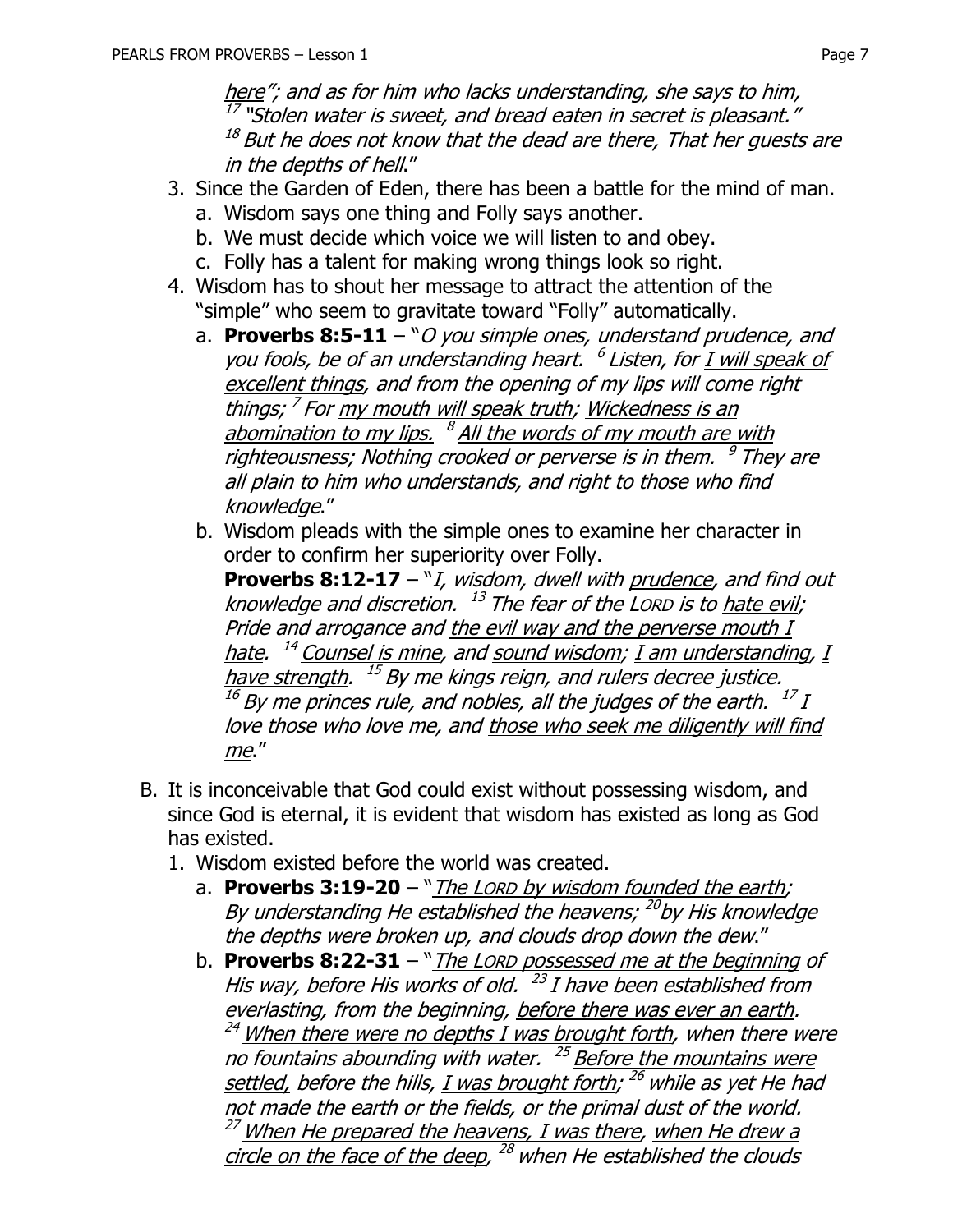above, when He strengthened the fountains of the deep, <sup>29</sup> When He assigned to the sea its limit, so that the waters would not transgress His command, when He marked out the foundations of the earth, <sup>30</sup> then <u>I was beside Him as a master craftsman</u>; and I was daily His delight, rejoicing always before Him, <sup>31</sup> rejoicing in His inhabited world, and my delight was with the sons of men."

- 2. Wisdom is eternal because it is an inherent part of the nature of God.
- 3. Foolishness, on the other hand, has not always existed, and was not instrumental in the creation of the world.
- 4. Satan introduced foolishness into this world, and it will live with him throughout all eternity.
- C. The voice of Wisdom warns of the danger of following after Folly.
	- 1. **Proverbs 1:22-32** "How long, you simple ones, will you love simplicity? For scorners delight in their scorning, and fools hate knowledge. <sup>23</sup> Turn at my rebuke; surely I will pour out my spirit on you; I will make my words known to you. <sup>24</sup> Because *I have called and* you refused, I have stretched out my hand and no one regarded, <sup>25</sup> because <u>you disdained all my counsel</u>, and would have none of my rebuke, <sup>26</sup> <u>I also will laugh at your calamity; I will mock when your</u> terror comes, <sup>27</sup> When your terror comes like a storm, and <u>your</u> destruction comes like a whirlwind, when distress and anguish come upon you. <sup>28</sup> "Then they will call on me, but I will not answer; <u>They will</u> seek me diligently, but they will not find me. <sup>29</sup> Because they hated knowledge and did not choose the fear of the Lord, <sup>30</sup> They would have none of my counsel and despised my every rebuke. <sup>31</sup> Therefore they shall eat the fruit of their own way, and be filled to the full with their own fancies. <sup>32</sup> For the turning away of the simple will slay them, and the complacency of fools will destroy them; <sup>33</sup> but whoever listens to me will dwell safely, and will be secure, without fear of evil."
	- 2. Wisdom warns the foolish that even though they have the "freedom" to reject her council, they will pay the price for doing so.
	- 3. The time to listen to wisdom is NOW, since tomorrow may be too late.
	- 4. One cannot despise the ways of wisdom in this life and expect to live with the Almighty Jehovah in eternity.
- D. The voice of Wisdom also proclaims the advantages of following after her.
	- 1. The Wisdom found in God's word offers us quantity of life Wisdom helps us discern between safety and danger, which helps the wise avoid obvious dangers.
		- a. **Proverbs 1:33** "But whoever listens to me will dwell safely, and will be secure, without fear of evil."
		- b. **Proverbs 2:7-8** "He stores up sound wisdom for the upright; <u>He is a shield to those who walk uprightly</u>; <sup>8</sup> He guards the paths of justice, and preserves the way of His saints."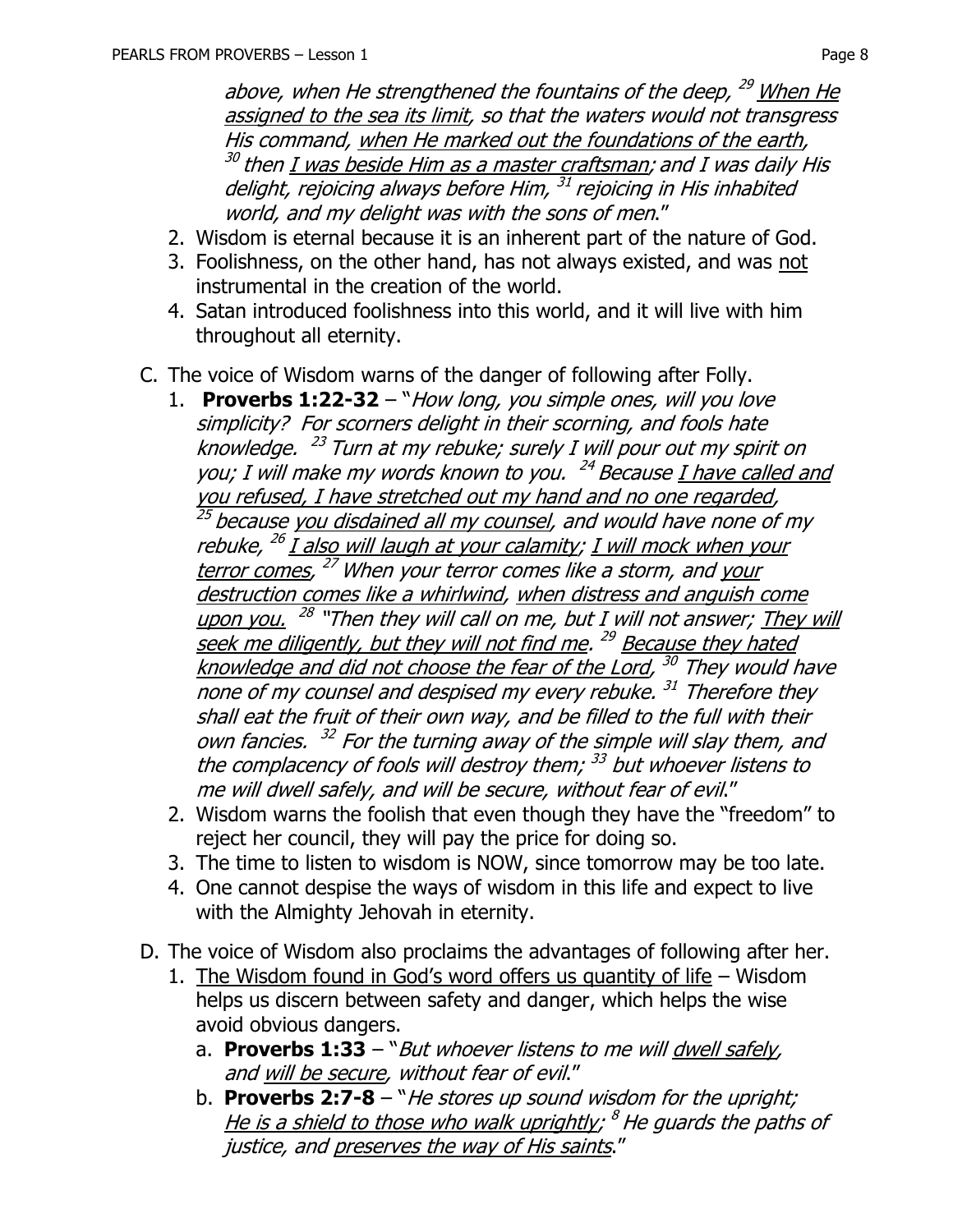- c. **Proverbs 3:1-2** "My son, do not forget my law, but let your heart keep my commands; <sup>2</sup> for <u>length of days and long life and peace</u> they will add to you."
- d. **Proverbs 9:11-12** "The fear of the LORD is the beginning of wisdom, and the knowledge of the Holy One is understanding. <sup>11</sup> For by me your days will be multiplied, and years of life will be added to you."
- e. Wisdom is not intended to be a guarantee that the righteous will never die young. However, in general, righteousness and wisdom preserve life while foolishness and wickedness hasten death.
	- 1) Millions have died young because of their foolish lifestyle.
	- 2) Millions more have died because they ignored God's wisdom concerning the avoidance of alcohol, drugs and excessive living.
- 2. The Wisdom found in God's word offers us quality of life Consider the blessings offered to those who find wisdom.
	- a. **Proverbs 3:13-18** "Happy is the man who finds wisdom, and the man who gains understanding; <sup>14</sup> for <u>her proceeds are better than</u> the profits of silver, and her gain than fine gold. <sup>15</sup> She is <u>more</u> precious than rubies, and all the things you may desire cannot compare with her. <sup>16</sup> Length of days is in her right hand, in her left hand riches and honor. <sup>17</sup> Her ways are <u>ways of pleasantness</u>, and all her paths are peace. <sup>18</sup> She is a tree of life to those who take hold of her, and happy are all who retain her."
		- 1) Pleasantness and peace are the fruit of applying the wisdom of God in our lives. **Vs. 17**
		- 2) Notice that it is not just finding wisdom that produces this happiness, it is the ability to retain wisdom throughout life. **Vs. 18**
	- b. The Wisdom found in God's word gives us confidence to face the unknowns in life that are bound to come.

**Proverbs 3:21-26** – "*Keep sound wisdom and discretion;*  $^{22}$  so they will be life to your soul and grace to your neck. <sup>23</sup> Then you will walk safely in your way, and your foot will not stumble. <sup>24</sup> When you lie down, you will not be afraid; yes, you will lie down and your sleep will be sweet. <sup>25</sup> Do not be afraid of sudden terror, nor of trouble from the wicked when it comes; <sup>26</sup> for the Lorp will be your confidence, and will keep your foot from being caught."

- c. The Wisdom found in God's word will bring quality of life to our homes:
	- 1) Marriages founded upon the wisdom of God's word that is shared by both partners, are destined to succeed.
	- 2) Statistics prove that marriages based on worldly values are highly likely to fail.